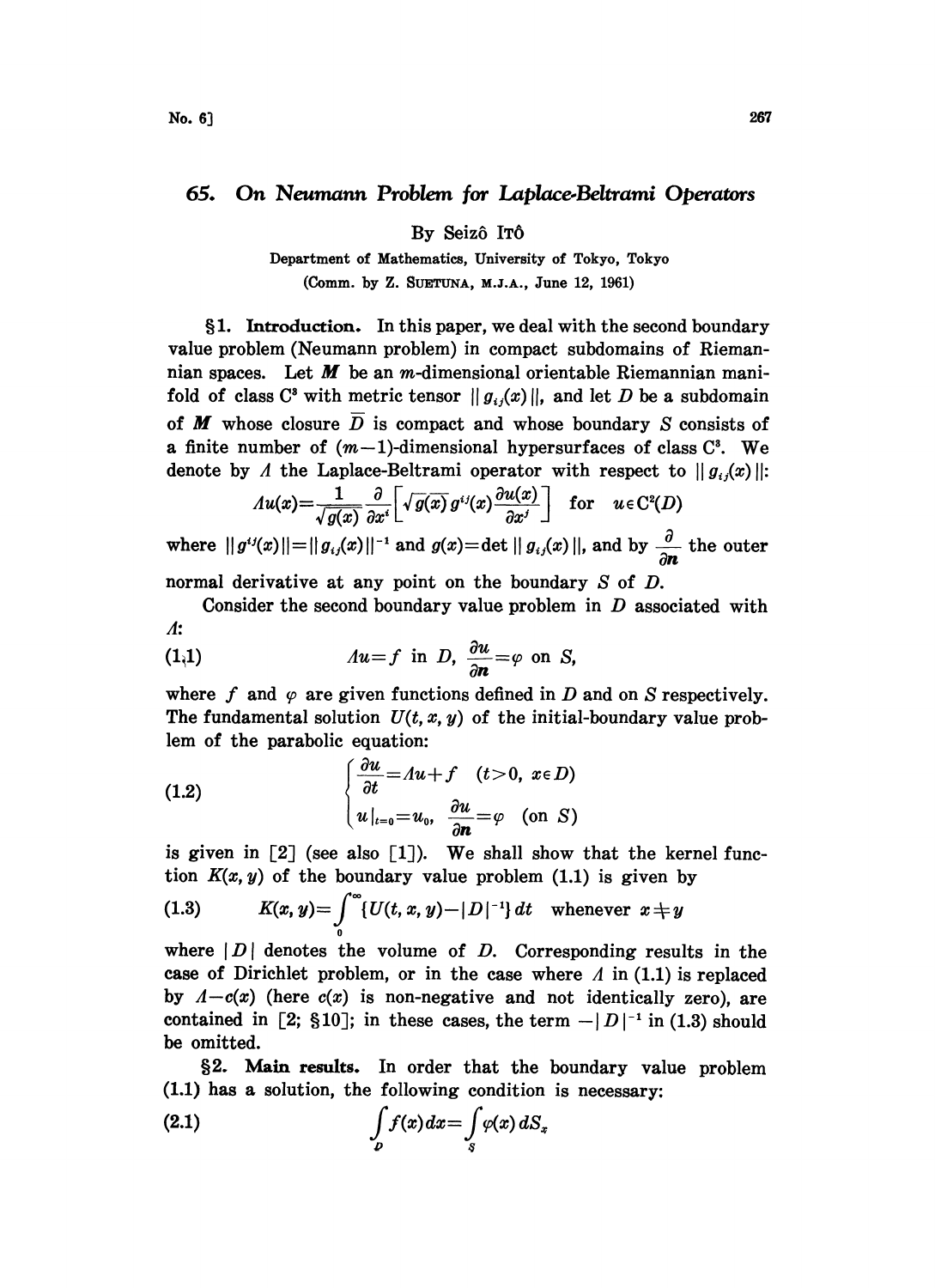where  $dx = \sqrt{g(x)} dx^1 \cdots dx^m$  and  $dS_x$  respectively denote the volume element in  $D$  and the hypersurface element on  $S$  with respect to the metric given by  $||g_{ij}(x)||$ . The necessity of (2.1) and the uniqueness of solution of  $(1.1)$  up to an additive constant may be verified by Green's formula. We shall prove the following theorems.

THEOREM 1. Let  $U(t, x, y)$  be the fundamental solution of the *initial-boundary value problem* (1.2). Then

(2.2) 
$$
K(x,y) = \int_{0}^{\infty} \{U(t,x,y) - |D|^{-1}\} dt
$$

exists whenever  $x \in \overline{D}$ ,  $y \in \overline{D}$  and  $x \neq y$ , and satisfies  $(2.3)$  $K(x, y) = K(y, x),$ 

and the following quantities are finite:

(2.4) 
$$
M_1 = \sup_{x \in D} \int_D |K(x, y)| dy, \quad M_2 = \sup_{x \in D} \int_S |K(x, y)| dS_y.
$$

**THEOREM 2.** Assume that  $f(x)$  is Hölder-continuous in D and satisfies  $\int_{\Omega} |f(x)|^2 dx < \infty$ , that  $\varphi(x)$  is Hölder-continuous on S and that  $(2.1)$  holds. Then the boundary value problem  $(1.1)$  has a solution

 $u(x)$  which is given as follows:

(2.5) 
$$
u(x) = -\int_{D} K(x, y) f(y) dy + \int_{S} K(x, y) \varphi(y) dS_{y}.
$$

We define the following notations whenever the right-hand side of each formula makes sense:

$$
(u, v) = \int_{D} u(x) v(x) dx
$$
  

$$
|| u || = \left\{ \int_{D} |u(x)|^2 dx \right\}^{\frac{1}{2}}, \quad || u ||_{s} = \left\{ \int_{S} |u(x)|^2 dS_{x} \right\}^{\frac{1}{2}},
$$
  

$$
|| | \nabla u || = \left\{ \int_{D} g^{ij}(x) \frac{\partial u(x)}{\partial x^{i}} \frac{\partial u(x)}{\partial x^{j}} dx \right\}^{\frac{1}{2}},
$$
  

$$
|| || u ||| = \sup_{x \in D} |u(x)|, \quad || || u |||_{s} = \sup_{x \in S} |u(x)|.
$$

**THEOREM** 3. The solution  $u(x)$  of the problem  $(1.1)$  satisfies:

$$
(2.6) \t\t ||u|| \leq M_1 ||f|| + (M_1 M_2)^{\frac{1}{2}} ||\varphi||_s,
$$

$$
(2.7) \t\t ||u||_s \leq (M_1M_2)^{\frac{1}{2}} ||f|| + M_2 ||\varphi||_s,
$$

$$
(2.8) \t\t\t ||\mathit{Vu}|| \leq M_1^{\frac{1}{2}} ||f|| + M_2^{\frac{1}{2}} ||\varphi||_s
$$

and

$$
(2.9) \t\t |||u||| \leq M_1 |||f||| + M_2 ||| \varphi |||_s.
$$

§3. Proofs of Theorems. It is well known that there exists a system of eigenvalues and eigenfunctions  $\{\lambda_n, \psi_n(x); n=0,1,2,\cdots\}$  of the operator A associated with the boundary condition  $\partial \psi / \partial n = 0$ , with the following properties: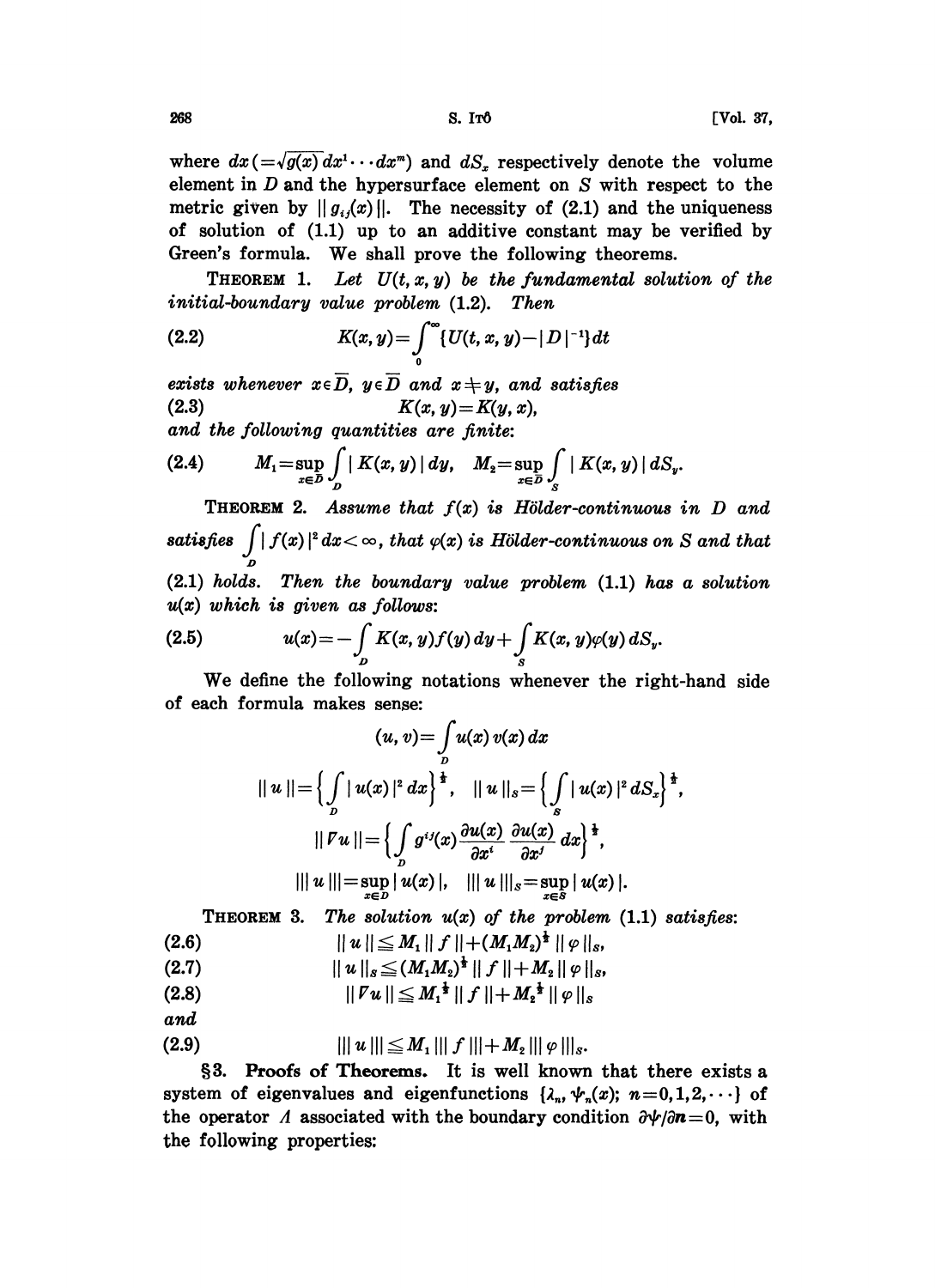(3.1) 
$$
A\psi_n = -\lambda_n \psi_n \text{ in } D \text{ and } \frac{\partial \psi_n}{\partial n} = 0 \text{ on } S \text{ (n=0,1,2,...),}
$$

(3.2) 
$$
\lambda_0=0<\lambda_1\leq \lambda_2\leq \cdots \leq \lambda_n\leq \cdots, \lim_{n\to\infty}\lambda_n=\infty, \n\psi_0(x)\equiv |D|^{-\frac{1}{2}}
$$

(3.3)

and

(3.4)  $\{\psi_n\}$  is a complete orthonormal system in  $L^2(D)$ ; furthermore, the fundamental solution  $U(t, x, y)$  of (1.2) is non-negative and expressible by

(3.5) 
$$
U(t,x,y) = \sum_{n=0}^{\infty} e^{-\lambda_n t} \psi_n(x) \psi_n(y)
$$

(see, for example, Theorem 10 in  $[2; p. 89]$ ).

**PROOF OF THEOREM 1.** It may be seen from arguments in  $\lceil 2 \rceil$ that

(3.6) 
$$
\int_{D} U(t, x, y) dy = 1 \text{ and } \int_{S} U(t, x, y) dS_{y} \leq Mt^{-\frac{1}{2}}
$$

for a suitable constant M independent of  $x \in D$ , and that<br>(3.7) sup  $U(t, x, y) < \infty$  for any  $\varepsilon > 0$ (3.7)  $\sup_{t>0, r(x, y)>t} U(t, x, y) < \infty$  for any  $\epsilon > 0$ 

where  $r(x, y)$  denotes the Riemannian distance between x and y. On the other hand, it follows from (3.3), (3.5) and Schwarz's inequality that (3.8)  $|U(t,x,y)-|D|^{-1}|^2 \leq |U(t,x,x)-|D|^{-1}| \cdot |U(t,y,y)-|D|^{-1}|$ and

$$
(3.9) \qquad \begin{array}{rcl} 0 \le U(t,x,x)-|D|^{-1} \le e^{-\lambda_1 (t-1)} \sum\limits_{n=1}^{\infty} e^{-\lambda_n} \psi_n(x)^2 \\ \le e^{-\lambda_1 (t-1)} [U(1,x,x)-|D|^{-1}] \quad \text{for} \quad t>1. \end{array}
$$

Hence we have

 $(3.10)$   $|U(t, x, y)-|D|^{-1}|$  $\leq \hspace{-0.1cm}\in e^{-\lambda_1 (t-1)} \{ U(1,x,x)-|D|^{-1} \}^{\frac{1}{4}} \left\{ U(1,y,y)-|D|^{-1} \right\}^{\frac{1}{2}} \hspace{0.2cm} \text{for} \hspace{0.2cm} t\hspace{-0.1cm}>\hspace{-0.1cm} 1.$ Combining this inequality with (3.6) and (3.7), we may see that  $K(x, y)$ in (2.2) is well defined if  $x, y \in \overline{D}$  and  $x \neq y$ , and that  $M_1$  and  $M_2$  defined in  $(2.4)$  are finite.  $(2.3)$  follows from  $(3.5)$  and  $(2.2)$ . Theorem 1 is thus proved.

**PROOF OF THEOREM 2.** Case 1:  $\varphi = 0$ . If such is the case, then (2.1) means  $(f, \psi_0) = 0$ . Hence we have

$$
f(x) = \sum_{n=1}^{\infty} \alpha_n \psi_n(x)
$$
 (mean convergence) where  $\alpha_n = (f, \psi_n)$ .  
Therefore

$$
\int\limits_{D} U(t,x,y) f(y) dy = \sum_{n=1}^{\infty} \alpha_n e^{-\lambda_n t} \psi_n(x) \qquad \text{(by (3.5))}
$$

and hence, if we define  $u(x)$  by (2.5) (with  $\varphi=0$ ), we have

$$
u(x) = -\int_0^\infty \sum_{n=1}^\infty \alpha_n e^{-\lambda_n t} \psi_n(x) dt = -\sum_{n=1}^\infty \frac{\alpha_n}{\lambda_n} \psi_n(x) \quad \text{(mean convergence)}
$$

by means of (2.2). Hence, for any function  $h(x) \in C^2(D) \cap C^1(D)$  satisfying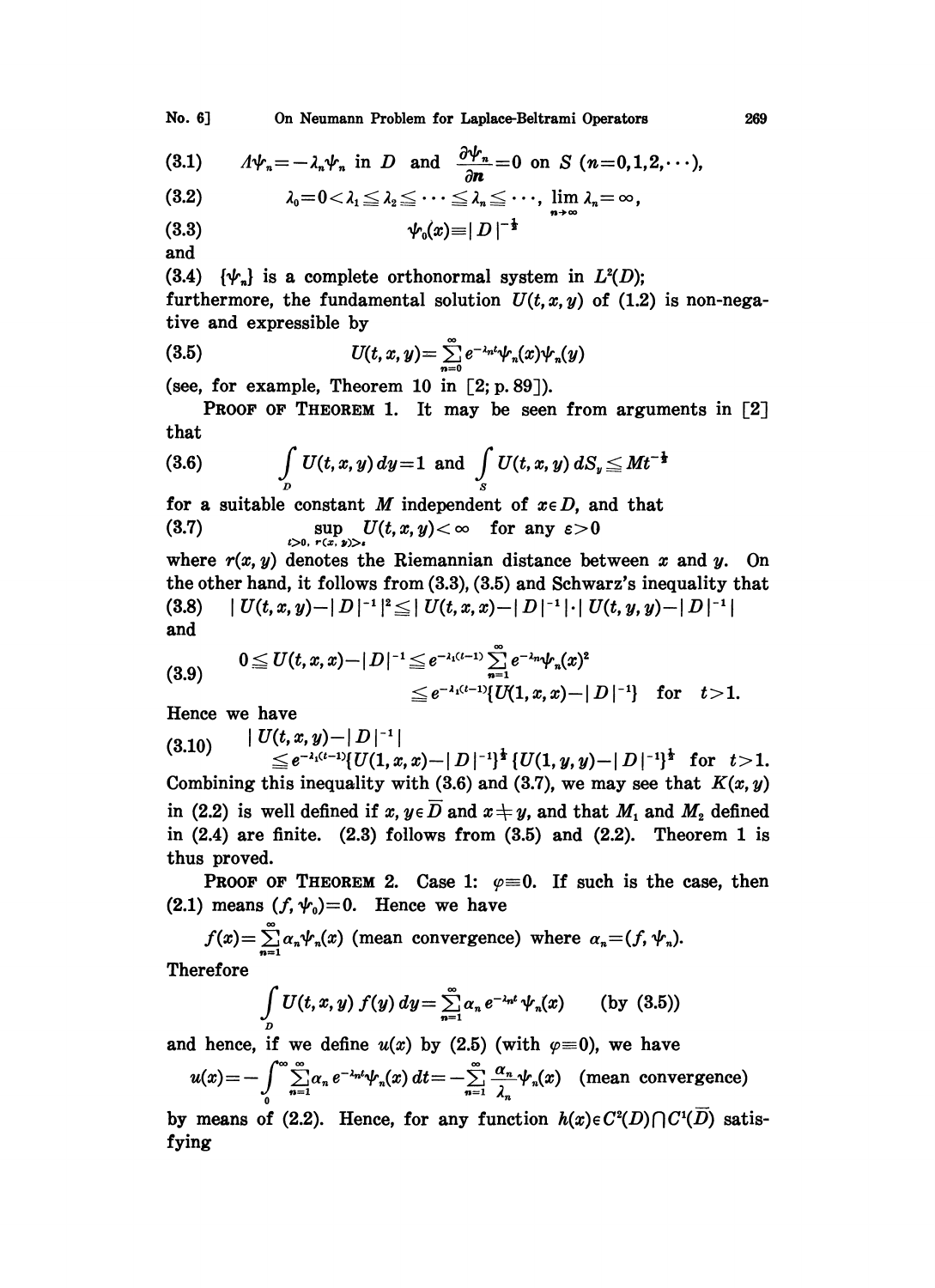$$
\int\limits_D | \Lambda h(x) |^2 \, dx < \infty \quad \text{and} \quad \frac{\partial h}{\partial n} = 0 \text{ on } S,
$$

it holds that

$$
( \Lambda h, u) = - \sum_{n=1}^{\infty} \frac{\alpha_n}{\lambda_n} ( \Lambda h, \psi_n ) = \sum_{n=1}^{\infty} \alpha_n (h, \psi_n ) = (h, f).
$$

Therefore, by virtue of properties of  $U(t, x, y)$  stated in [2], we get

(3.11) 
$$
\frac{\partial}{\partial t} \int\limits_{D} U(t, x, y) u(y) dy = \int\limits_{D} \Lambda_{y} U(t, x, y) u(y) dy
$$

$$
= \int\limits_{D} U(t, x, y) f(y) dy
$$

(the subscript y to A means to operate A to  $U(t, x, y)$  as a function of  $y$ ) and accordingly

(3.12) 
$$
\int_{D} U(t, x, y) u(y) dy - u(x) = \int_{0}^{t} d\tau \int_{D} U(\tau, x, y) f(y) dy.
$$

Hence  $u(x)$  satisfies  $\partial u/\partial n=0$  on S and  $\partial u/\partial t = Au-f$  (xeD); the latter equation means  $Au = f$ . Thus Theorem 2 is proved in case  $\varphi = 0$ .

Case 2:  $\varphi$  is of class  $C^2$  on S and all partial derivatives of  $\varphi$ of the second order considered on  $S$  are Hölder-continuous. In this case, we may construct a function  $w(x)$  of class  $C^2$  on  $\overline{D}$  such that  $\partial w/\partial n = \varphi$  on S and that all partial derivatives of w of the second order are Hölder-continuous on  $\overline{D}$ . Then

(3.13) 
$$
\int\limits_{D} Aw(x) dx = \int\limits_{S} \varphi(x) dS_x,
$$

and hence  $f-Mw$  is Hölder-continuous in D and satisfies

$$
\int\limits_D |f(x)-Aw(x)|^2 dx < \infty \text{ and } \int\limits_D \{f(x)-Aw(x)\} dx = 0.
$$

Hence the function  $v(x)$  defined by

$$
v(x) = -\int\limits_D K(x,y)\{f(x) - Aw(y)\} dy,
$$

satisfies  $Av=f-Aw$  in D and  $\partial v/\partial n=0$  on S as proved above. On the other hand, by similar computations to those in  $(3.11)$  and  $(3.12)$ , we may obtain

$$
\int_{D} U(t, x, y) w(y) dy-w(x)
$$
\n
$$
= \int_{0}^{t} \left\{ \int_{D} U(\tau, x, y) \cdot Aw(y) dy - \int_{S} U(\tau, x, y) \varphi(y) dS_{y} \right\} d\tau
$$

for any 
$$
t > 0
$$
. Hence, by (3.13),  
\n
$$
\int_{D} \{U(t, x, y) - |D|^{-1}\} w(y) dy + |D|^{-1} \int_{D} w(y) dy - w(x)
$$
\n
$$
= \int_{0}^{t} \left[ \int_{D} \{U(\tau, x, y, ) - |D|^{-1}\} dw(y) dy - \int_{S} \{U(\tau, x, y) - |D|^{-1}\} \varphi(y) dS_{y} \right] dx.
$$

[Vol. 37,

 $270$  S.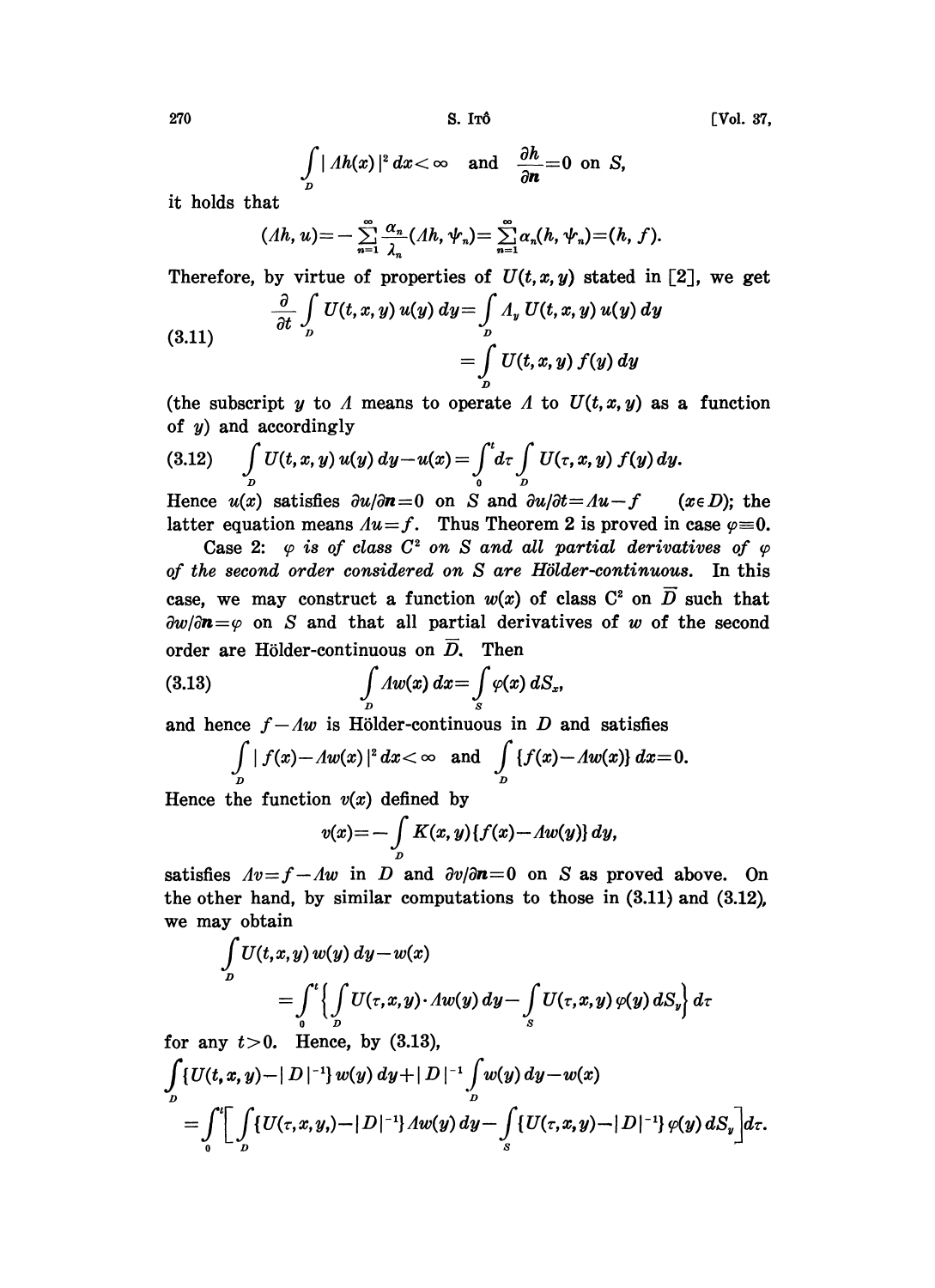Letting  $t\rightarrow\infty$ , and using (2.2), (3.6), (3.9) and (3.10), we obtain

Letting 
$$
t \to \infty
$$
, and using (2.2), (3.6), (3.9) and (3.10), we obtain  
\n
$$
w(x) - c = -\int_{D} K(x, y) \cdot Aw(y) dy + \int_{S} K(x, y) \varphi(y) dS_y
$$
\nwhere  $c = |D|^{-1} \int_{D} w(y) dy$ . Hence the function  $u(x)$  defined by (2.5) is

D

equal to  $v(x)+w(x)-c$  which clearly satisfies (1.1).

Case 3: General case. We may construct a sequence  $\{\varphi_n(x)\}$  of functions on S such that each  $\varphi_n(x)$  satisfies the assumption for  $\varphi(x)$ in Case 2 and that  $\lim_{n\to\infty}\varphi_n(x)=\varphi(x)$  uniformly on S. We put

$$
c_n = \int\limits_{S} \varphi_n(x) \, dS_x - \int\limits_{S} \varphi(x) \, dS_x \text{ and } f_n(x) = f(x) + c_n.
$$

Then we have

$$
\int_{D} f_n(x) dx = \int_{S} \varphi_n(x) dS_x
$$
 and  $\lim_{n \to \infty} f_n(x) = f(x)$  uniformly in D.

Hence (see Case 2) the function

(3.14) 
$$
u_n(x) = -\int\limits_D K(x, y) f_n(y) dy + \int\limits_S K(x, y) \varphi_n(y) dS_y
$$

satisfies  $Au_n=f_n$  in D and  $\partial u_n/\partial n=\varphi_n$  on S, and hence, by similar computations to (3.11-12), we get

(3.15) 
$$
u_n(x) = \int_D U(t, x, y) u_n(y) dy - \int_S U(\tau, x, y) \varphi_n(y) dS_y \Big\} d\tau
$$

$$
- \int_0^t \Big\{ \int_D U(\tau, x, y) f_n(y) dy - \int_S U(\tau, x, y) \varphi_n(y) dS_y \Big\} d\tau
$$

for any  $t > 0$ . On the other hand,  $u_n(x)$  defined by (3.14) converges to  $u(x)$  defined by (2.5), as  $n \to \infty$ , uniformly on  $\overline{D}$ . Hence, letting  $n \rightarrow \infty$  in (3.15), we obtain

$$
u(x) = \int\limits_{D} U(t, x, y) u(y) dy
$$
  
- 
$$
\int\limits_{0}^{t} \left\{ \int\limits_{D} U(\tau, x, y) f(y) dy - \int\limits_{S} U(\tau, x, y) \varphi(y) dS_{y} \right\} d\tau.
$$

Hence, by means of the result of [2],  $u(x)$  satisfies  $\partial u/\partial n = \varphi$  on S and  $\partial u/\partial t = Au - f$  which means  $Au = f$ . Proof of Theorem 2 is thus complete.

PROOF OF THEOREM 3. By means of the uniqueness of solution,  $u(x)$  is expressible by  $(2.5)$ . Hence, if we put

$$
u_1(x) = -\int\limits_D K(x, y) \, f(y) \, dy \text{ and } u_2(x) = \int\limits_S K(x, y) \, \varphi(y) \, dS_y.
$$

we have

$$
(3.16) \t u(x)=u_1(x)+u_2(x).
$$